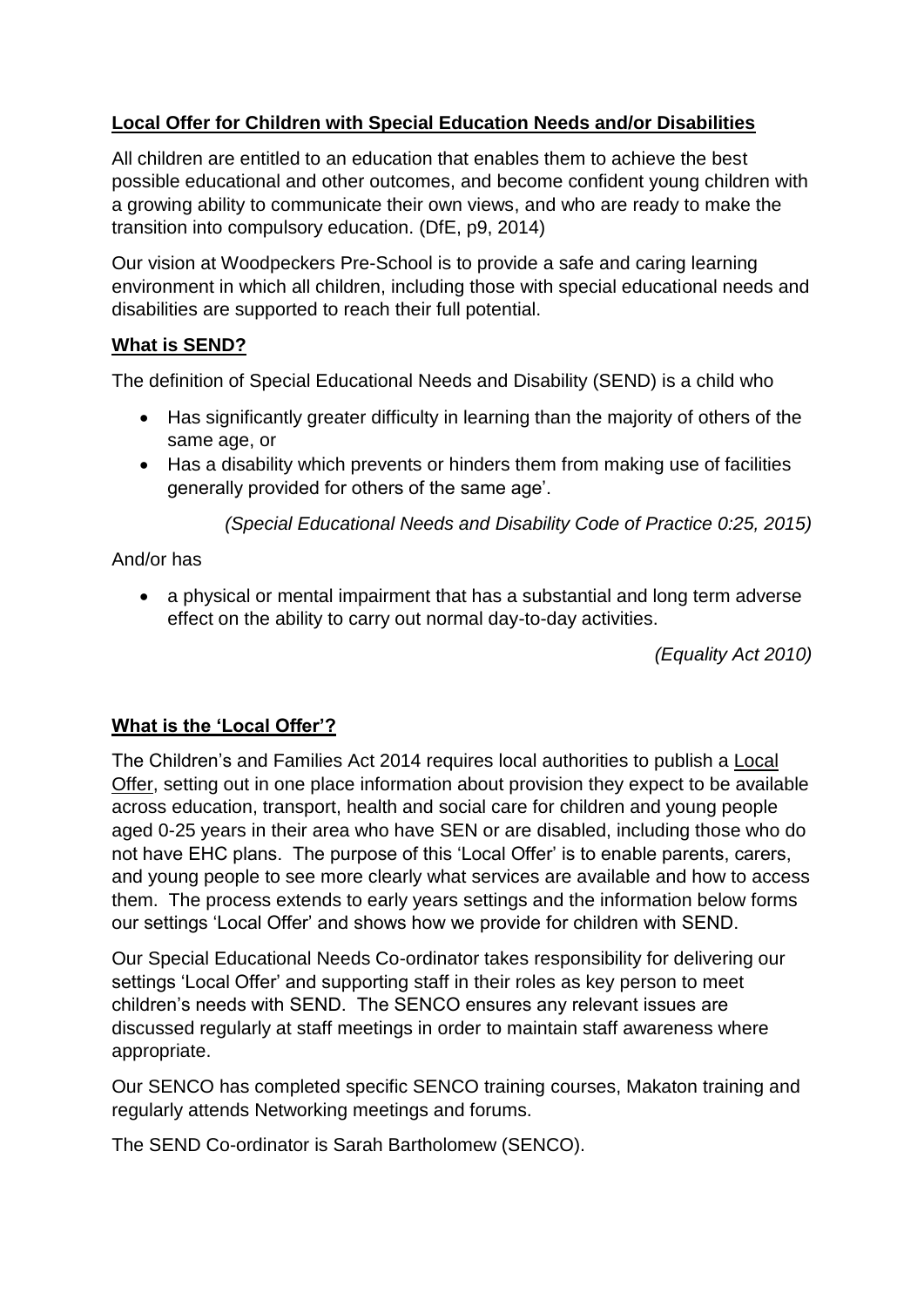#### **How does Woodpeckers Pre-School know if children need extra help and what should I do if I think my child may have special education needs and/or disabilities?**

- At Woodpeckers Pre-School every child is treated as a unique individual and each child has a key person. The key person's role is to develop a trusting, sensitive relationship with parents and children to enable respectful sharing of information.
- Before your child joins Woodpeckers, you will be offered a home visit and trial session. This offers us the opportunity to talk to you about your child's development to date and plan a smooth transition for them into our preschool.
- If your child already has an identified special educational need and/or disability and/or an Educational Healthcare Plan, you will be encouraged to share reports and contact details of other healthcare professionals with us so we can work in partnership with these agencies to support your child in our setting.
- Once your child has settled at Pre-school, observations and formative assessments will take place to ensure that he/she is making expected progress for their age and stage of development
- These observations will be tracked against the Early Years Foundation Stage Development Matters framework. This information helps us to produce summative assessments which shows progress in the prime areas, between 24 and 36 months and prime and specific areas between 36 and 60 months. If your child shows a delay in development in the prime areas, a main focus will stay in these areas until they are securely working in these areas.
- If your child is under 36 months when they join Woodpeckers, a progress check at 2 years will be completed with you as soon as possible.
- If we have concerns about your child's progress then the Key person and/or possibly the Special Educational Needs Co-ordinator (SENCO) will raise this with you.
- If you have any concerns about your child's development, you can discuss these with your key person at any time or alternatively, you can discuss your concerns in private with the SENCO if you wish.

## **How will I be informed/consulted about the ways in which my child is being supported?**

• Your key person will be keen to talk to you when you drop off and pick up your child at Woodpeckers. These informal conversations between yourself and key person offer a lovely opportunity for parents/carers and key person's to discuss children's progress and current interests as well as offer advice on how to promote and support your child's learning and development at home. It also offers the opportunity to ensure that we are both working together, making sure we are sharing routines and strategies so children receive consistency both at home and in the setting.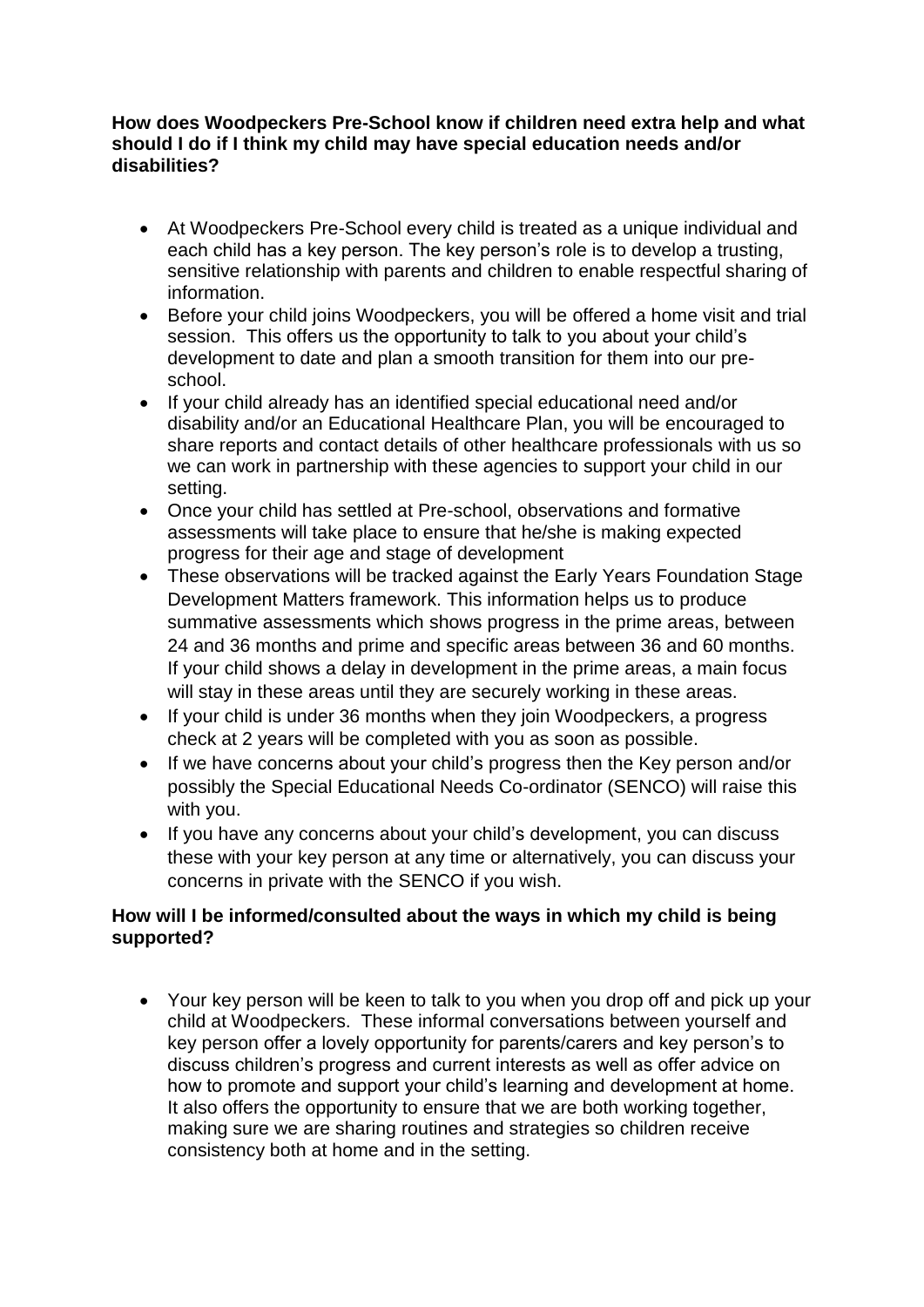- When your child starts at Woodpeckers, we will set up a Tapestry Online Learning Journal for your child. This will include photographs and videos and a written assessment about Learning and Development and how your child is being supported in the setting as well as ways you can support them at home.
- If your child appears to be behind expected levels, or where your child's progress gives cause for concern, your key person and/or SENCO will discuss these with you.
- Your key person and/or SENCO will share with you what strategies they have already put in place to support your child and talk to you about the impact of this on their progress.
- These initial discussions form part of the 'graduated approach system' we use for identifying, assessing and responding to children with SEND. This means using a step by step response through the various levels of intervention which are:

 Discussion of concern; Targeted support – Individual Learning Plans Educational Health and Care Plan (EHC)

• This is a continuous cycle of assess, plan, do and review to ensure children with SEND are progressing – you will be part of the planning and review process at all times.

## **How will the setting adapt the EYFS Framework for my child's needs?**

- Your key person will observe your child's interests, where they like to play (indoors or outside) and how they like to play (Characteristics of Learning) to plan how they can support your child's learning and development to promote the Prime and Specific areas of the EYFS. This individual planning approach, together with flexible daily routines offering long periods of child initiated play (both indoors and outdoors) make it possible for the EYFS Framework to be adapted to meet your child's needs.
- We may invite a member of the local authority, Kent County Council's Equality & Inclusion (E&I) Team to visit the setting to ensure we are doing our very best to meet the needs of your child and that the learning environment is suitably adapted to meet the needs of all children.
- The Equality & Inclusion adviser is able to suggest possible referral routes including Early Years Local Inclusion Forum Team meeting (LIFT). The referral will be made by the SENCO at the pre-school who will share this with you and ask for your signed consent to share the information with the local authority (KCC) Specialist Teaching & Learning Service (STLS). They may also ask for permission to share any other relevant reports, e.g. from a Paediatrician or Speech Therapist.
- All members of the Early Years LIFT group have to sign a confidentiality agreement to say that any discussions that are held in the meeting must not be shared with anyone outside the room.
- The needs of your child cannot be discussed at the Early Years LIFT meeting unless you have signed a Parental Consent Form and had the opportunity to share your thoughts and concerns on the form.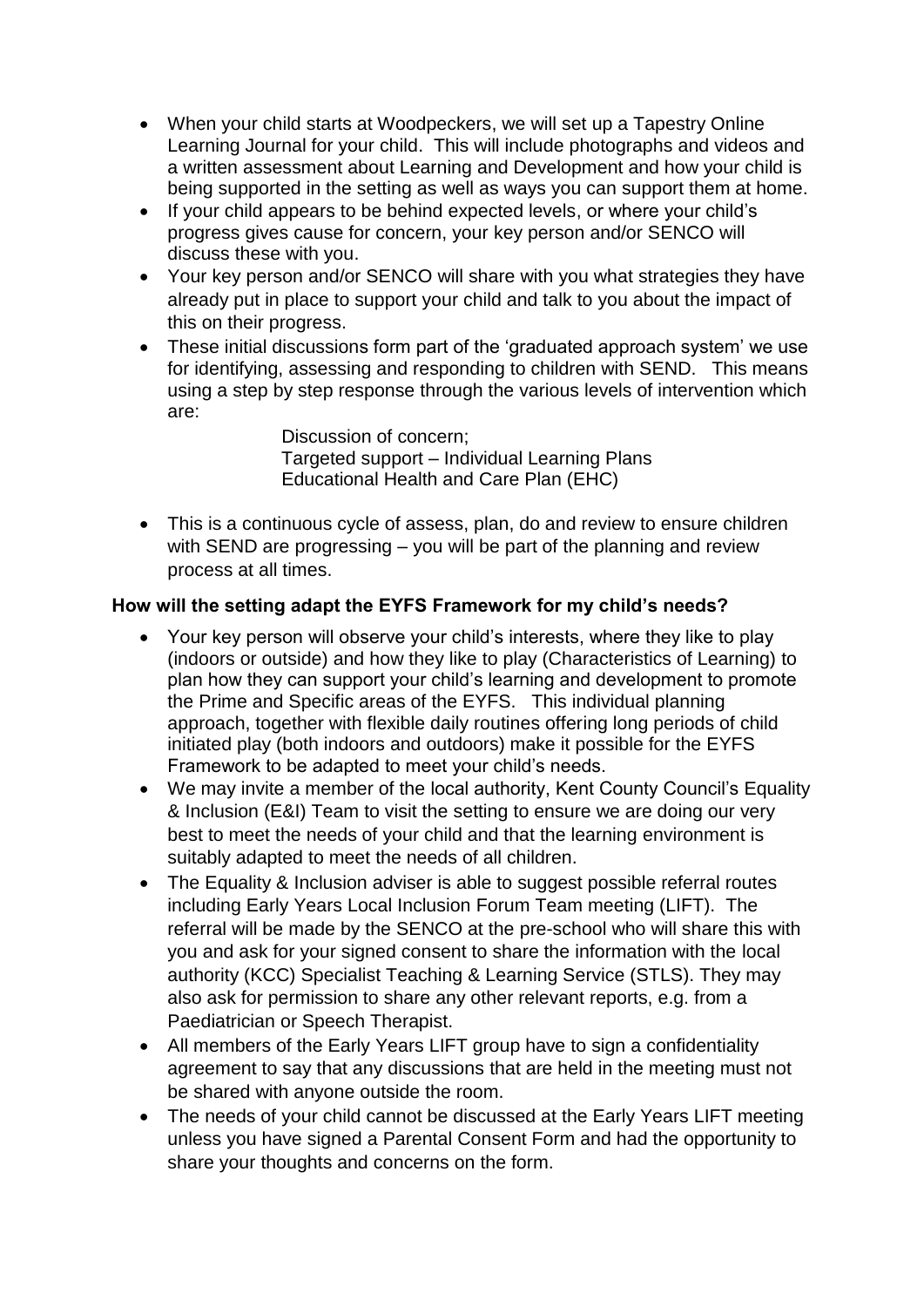- At the Early Years LIFT meeting, the SENCO will share the needs of your child and explain what has been tried to date to enable progress. Other settings may suggest further strategies that can be tried, these could be:
	- 1 Support for you as a family.
	- 2 Access to children centre groups offered.
	- 3 A further visit from the E&I Team.
	- 4 The nursery/pre-school may be offered training pertinent to your child's needs.
	- 5 Or it may be decided that an Early Years Specialist Teacher should arrange to visit the nursery/pre-school and meet with you after observing your child and considering their next steps.
- The outcomes of the Early Years LIFT meeting will be shared with you by the SENCO. This will then enable targets to be set for your child and a plan will be prepared with you. This is called the Individual Educational Plan. It is reviewed regularly and the next steps in your child's learning journey planned together.

# **How would the setting support my child if they had 'additional needs'?**

The term 'additional needs' is used to indicate that a child requires extra support or services so that they can fully participate – this could be a result of a temporary change in circumstances or it could be an on-going issue, eg a medical need which does not affect children's ability to learn. Children with 'additional' needs may or may not have special educational needs but probably do need extra support to make the effective progress. A child with additional needs may :

- have health care needs
- have delayed development
- a particular gift
- a disability
- problems arising from abuse, trauma, loss or grief
- belong to a group that may be disadvantaged, eg EAL, gypsy/Roma traveller

If your child had an additional need(s), we would adapt our practice to ensure their needs (like all children) were met. This may mean changing or extending our care routines, deployment and number of staff, the environment or helping families to access support from other agencies as well as adapting our teaching strategies.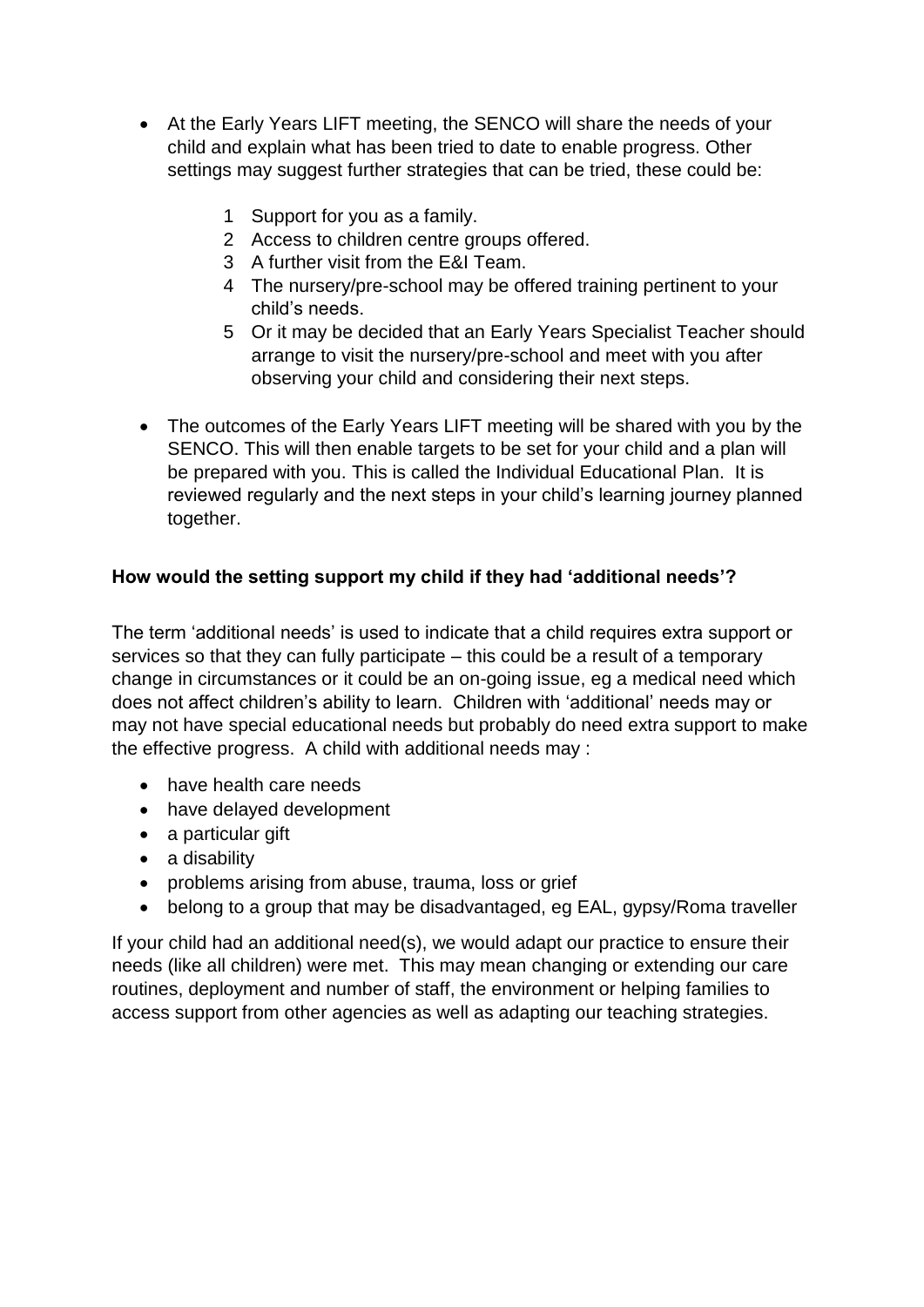### **What teaching strategies does the setting use for children with additional needs or learning difficulties?**

- Woodpeckers uses a variety of different teaching strategies to support children with additional needs and learning difficulties including visual prompts, the use of Makaton sign language and individual and small group activities.
- In addition to your child's learning journal, your child will have targeted support, in the form of an Individual Educational Plan (IEP) written by your key person, SENCO and yourselves (the parents/carers) or by an outside agency, such as Speech and Language therapists or the Early Years Specialist Teacher. These IEPs are written using SMART targets (Specific, Measurable, Accessible, Realistic/Relevant and Time-bound).
- We endeavor to involve your child as much as possible, enabling them to make choices and engage in activities/experiences that are of interest to them. Through ongoing observations and knowing your child, we will have a clear understanding of what your child likes and the level of involvement.

#### **What additional support does the setting provide for children with SEND and additional needs?**

- We aim to create a calm, yet stimulating environment for all children supported by visual prompts, visual timetables, sensory play as well as quiet, comfortable areas.
- Wherever possible, adaptions to the environment will be made to ensure the setting is accessible to all children and families.
- To help us audit our environment and put the right support and interventions in place, we use an Audit Tool called Best Practice Guidance for the Early Years to ensure we are offering the best support to your child.
- Partnership working is at the core of our work at Woodpeckers, and we are here not only to support your child, but also to offer you and your family support as well. Our open-door policy, ensures your key person and the SENCO are available to talk to you at any time to offer support and guidance for your family as well as your child. This may be in the form of training courses, services offered by the Children's Centre and support through Early Help.

### **How will the setting monitor my child's progress and how will I be involved in this?**

- Your key person will aim to talk to you every day and share information on your child's progress, celebrating wow moments and explaining how they have been supporting your child during the day. If you are not able to drop your child off in the mornings or pick them up, we are happy to agree an alternative method of communicating with you.
- We offer private parent consultations to parents/carers three times a year, both in the evenings and during the day. However, we have an 'open door' policy and are happy to talk to you at any time if you have a concern about your child's progress.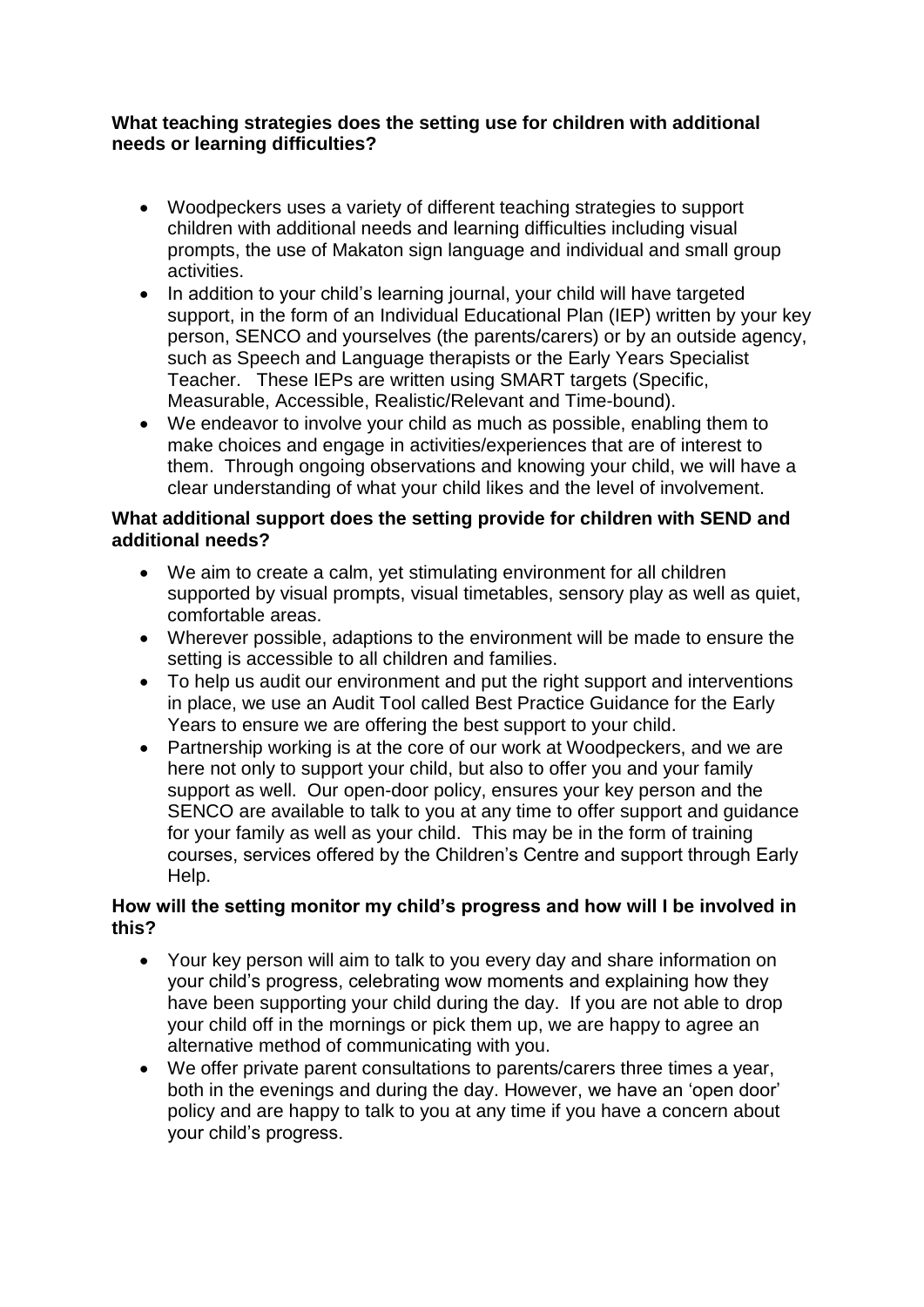- Key person's regularly update children's online learning journals (Tapestry) every two/three weeks to assess children's progress and plan 'next steps' for their learning and development following their characteristics of learning (the way in which they like to learn) and their interests/preferred learning environments (indoors/outdoors).
- Online Learning Journals ensures that you are regularly up to date with your child's progress and you are also able to upload your own photographs and observations to share with key persons. This is true partnership working, sharing information about children's interests and 'wow' moments at preschool as well as at home!
- If your child has an additional IEP, these will be reviewed regularly reviewed with you.
- At the end of each term, the Supervisor carries out Summative Assessments across the whole EYFS framework with the SENCO to review all children's progress and development in the setting. This information is shared with parent/carers at Parent Consultations.

•

## **How do you ensure children with additional needs or SEND can be included in the same activities as other children, including trips?**

• When activities and outings are planned, differentiation is used to ensure activities/outings are accessible across all ages and stages of development. It is always extremely important to us that we are inclusive for everyone and all children are able to access activities and outings. If we are unable to find a solution to ensure activities/outings are accessible to everyone, we will look to change the activity, venue or outing to ensure everyone is included.

## **How accessible is the building for children with mobility difficulties/wheelchair users?**

• Our main building is a single-story building with ramps and disabled toilet area.

# **How will you support my child's transition to a new setting or school?**

Transitions to new settings or Primary Schools are extremely important for children with SEND and we are happy to support children and families in the following ways:

- Transition meetings
- Inviting new key person's/teacher's/SENCO's into Woodpeckers to visit children.
- Written summary of children learning and development, including other important information, such as other agencies involved in your child's care.
- Key Person to support visits to settings/Primary School

## **How does the setting assess the overall effectiveness of its SEN provision and how can parents/carers take part in this evaluation?**

Monitoring our effectiveness of our SEND provision is extremely important to us. We aim to collect information from a wide range of sources, target plan reviews, staff and